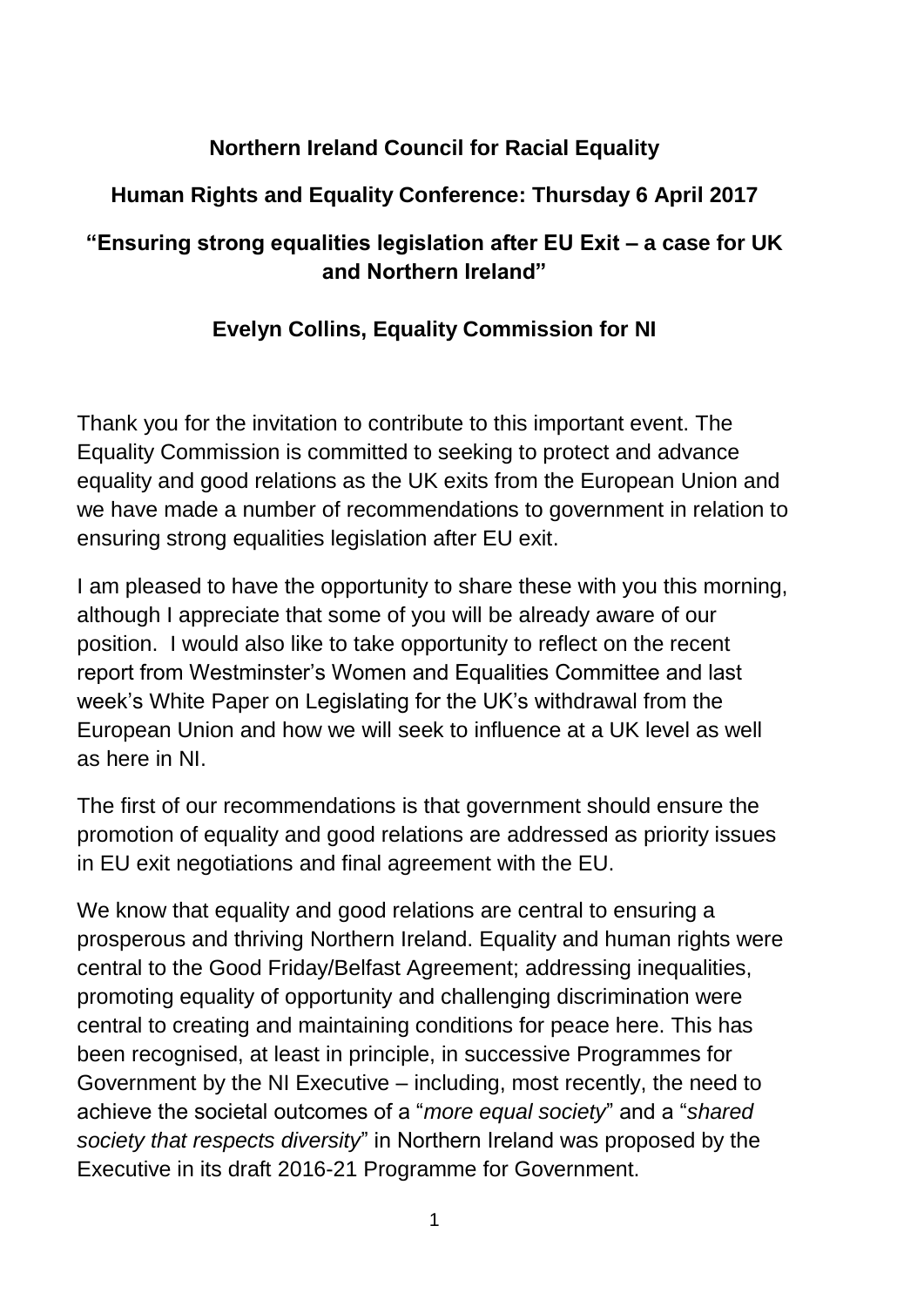The Commission believes that the principles of non-discrimination and equality, those fundamental principles of EU law, and its foundation on values that include respect for equality and human rights should underpin the negotiations and final agreement between the UK and the EU. These principles have focused the actions of the EU institutions over the years, including as regards the development of EU laws.

The negotiations and agreement should aim to maximise opportunities to promote equality of opportunity and good relations in Northern Ireland; and we want to see high level, visible commitment to addressing key inequalities and improving outcomes for Section 75 equality groups.

Secondly, we recommend that government should commit to ensuring that there is no regression from current levels of protection under equality law in Northern Ireland and no weakening of supporting equality mechanisms.

You all know that, whilst much of Northern Ireland equality law has not been introduced as a direct result of EU law, EU law has resulted in some significant changes to Northern Ireland equality law. Indeed, after 40+ years, as many commentators have pointed out, the reality is that EU and UK law have become deeply interdependent, each influencing the other.

Changes which have been as a result of EU membership includes requiring the introduction of new forms of protection against discrimination and the strengthening of existing equality legislation in Northern Ireland across a number of equality grounds. For example, improved protection against discrimination for disabled people, Lesbian, Gay, Bisexual (LGB) people, transgendered people, women, younger and older people in employment and training as well as minority ethnic individuals in Northern Ireland. Further, a body of case law from the Court of Justice of the EU (CJEU), including cases from EOC in Northern Ireland, has helped to promote greater equality across the EU.

Beyond equality law per se, EU law has also resulted in stronger employment rights in Northern Ireland that have particularly benefited certain groups, such as women with enhanced rights for pregnant workers, agency workers and part-time workers and in employment areas such as parental leave and working time.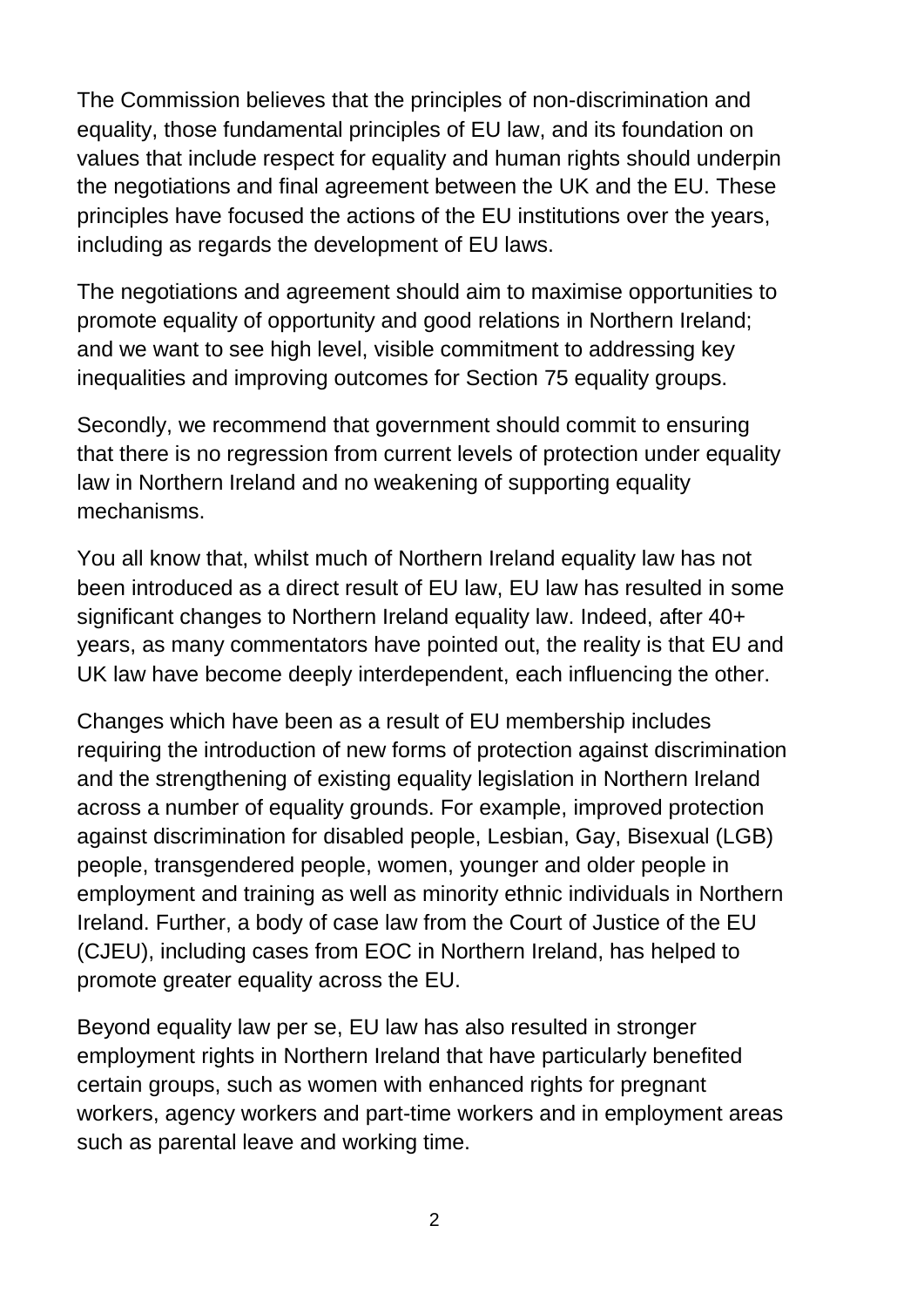It is essential that there is no erosion of the current levels of equality rights and protections in Northern Ireland after the UK leaves the EU. The other rights I have mentioned, for example, employment rights, that help promote equality of opportunity should also not be diluted.

We have also said that it is essential that government supports the range of mechanisms in place to ensure equality in Northern Ireland, including the Commission and our work to promote equality and challenge discrimination, to ensure adequate and sustained support for the effective implementation of equality law and practice as well as the work of others.

Thirdly, we want government to adopt a best practice approach that includes implementing future relevant equality enhancing protections and best practice emanating from the EU and elsewhere.

Government should commit to adopting such an approach to ensure that people in Northern Ireland have effective and robust protections under equality law after the UK exits the EU. It should seek to lead the way and be a model of international best practice in standards of equality protections. There are, for example, a number of proposed EU laws relevant to equality under consideration at present which have the potential to enhance protection against discrimination and strengthen equality rights, such the draft EU Horizontal Directive (GFS), the European Accessibility Act<sup>1</sup>, and the draft EU Directive on improving the gender balance of non-executive members of companies.

We want government to take a proactive approach to ensuring that people in Northern Ireland are able to enjoy the same or higher levels of protection under equality law as people in the EU, particularly important in the context of cross-border workers. In some areas, government has already gone beyond the required minimum standards of EU law and proactively enhanced and strengthened domestic equality rights and protections - in circumstances where this was not required under EU law so this is not a new phenomenon.

We also recommend that government takes action to ensure compliance with its obligations under international human rights mechanisms, including the UN Convention on the Rights of People with Disabilities

 $\overline{a}$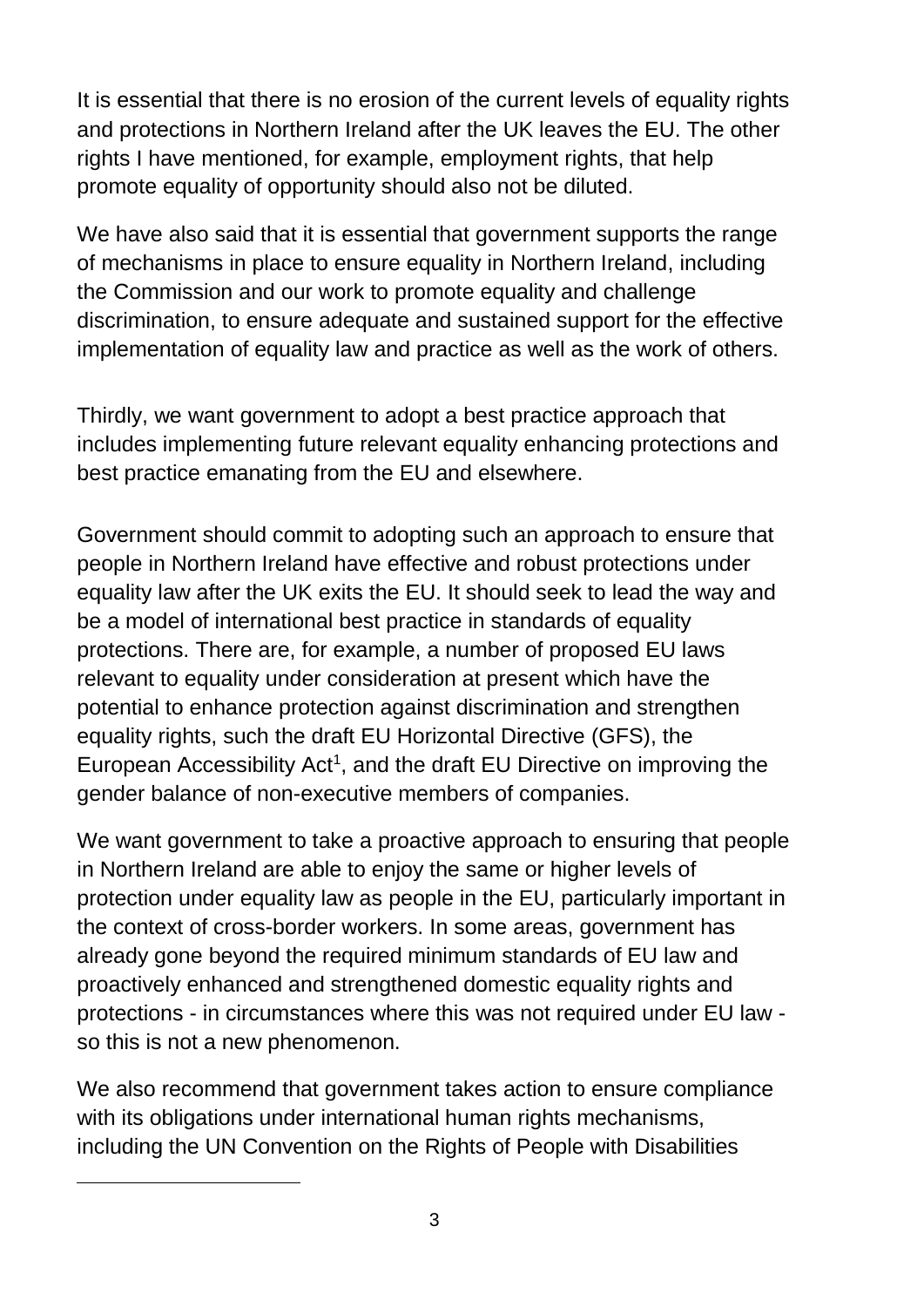(UNCRPD). This should include addressing identified shortfalls at the earliest opportunity, and giving effect to relevant 'concluding observations' – including those on law reform such as in CEDAW (June 2013), CERD (Aug 2016), ECRI (Nov 2016) and FCNM (March 2017), mirroring our recommendations to these bodies.

And we point out that it is imperative, now, to address the significant gaps in equality protection that currently exist between Northern Ireland and Great Britain. This includes in areas such as race equality law where, unlike in NI, in GB individuals have the same level of protection on grounds of colour and nationality as well as race, ethnic origin and nationality; age discrimination protection on GFS (2012 in GB); disability legislation to be strengthened – including prohibitions on indirect disability discrimination and discrimination arising from disability, amending the definition to make it easier for people to fall within the definition, improved protection from harassment for disabled people when accessing goods and services; amongst other areas.

We want a single equality act also, to build on the significant body of work we've done on this, which included engagement with OFMDFM/TEO Ministers and officials over many years on this, evidence to Assembly Committees, contributions to the age gfs consultation. There is a real need for political will to enhance protections.

Further, following the UK's exit from the EU, government must ensure that *further* gaps in equality protections do not develop. Given that equality law and policy is devolved to the NI Executive, there is the potential that there could be further policy and legislative divergence within different parts of the UK in the area of equality law, as the UK will no longer be required to implement the minimum requirements of EU law, including EU equality directives.

I'll mention the other 2 recommendations we make very briefly, as they do not engage EU equality law per se.

We want to ensure there is no negative impact on equality and good relations for those living in Northern Ireland – we recommend that government should ensure that the exit from the EU does not negatively impact on race relations, there is a real need to effectively tackle prejudicial attitudes and hate crime in NI, including on the grounds of race,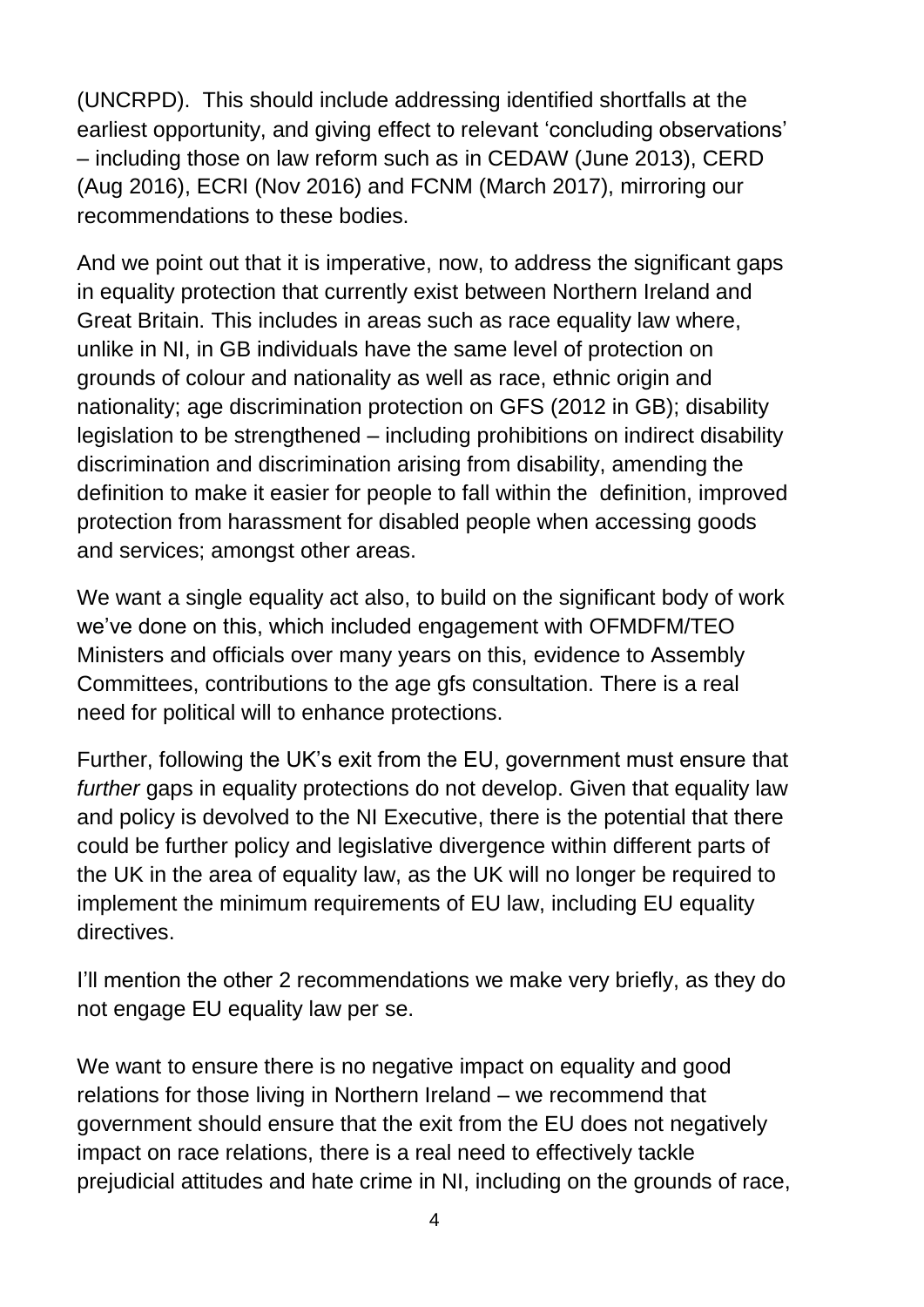which may arise as a direct result of the negotiations or in the aftermath of any agreement. Government should also consider and fully mitigate any potential negative impact on initiatives that support equality, good relations and the peace process, including on the work of the voluntary and community sector. The Government should also consider the likely impact on the institutions, guarantees and provisions of the Good Friday / Belfast Agreement of UK exit. While it was good to see reference to continue to uphold the Belfast Agreement in the Prime Minister's Art 50 letter and the emphasis on this in EU negotiating guidelines published last week, there is a need for more clarity on what this will look like in practice.

Finally, we recommend that government ensures there is effective engagement with key stakeholders, including Section 75 groups on any EU exit proposals that have implications for equality and good relations in Northern Ireland, both during the process of the UK exiting the EU and after the UK exits the EU and also effective application of the statutory duties as required.

So, that's our recommendations - we have been communicating on this over the recent months and all on our website. For example, we made a submission to the Westminster Women and Equalities Committee inquiry on *Ensuring strong equalities legislation after EU exit* in the autumn, along with over 40 other interested organisations and individuals. It produced its report at the end of February, and made a number of recommendations to Government.

The Committee concluded that ensuring equality protections are maintained is not simply a matter of transposing existing law. In order to protect rights, the government needs to take active steps to embed equality into domestic law and policy. The Report provides what it calls its initial consideration of the issues – the Committee signals it intends to monitor and contribute as the process unfolds.

It recommended, in summary terms, that:

the Government should bring forward an amendment to the Equality Act 2010 to empower Parliament and the courts to declare whether legislation is compatible with UK principles of equality;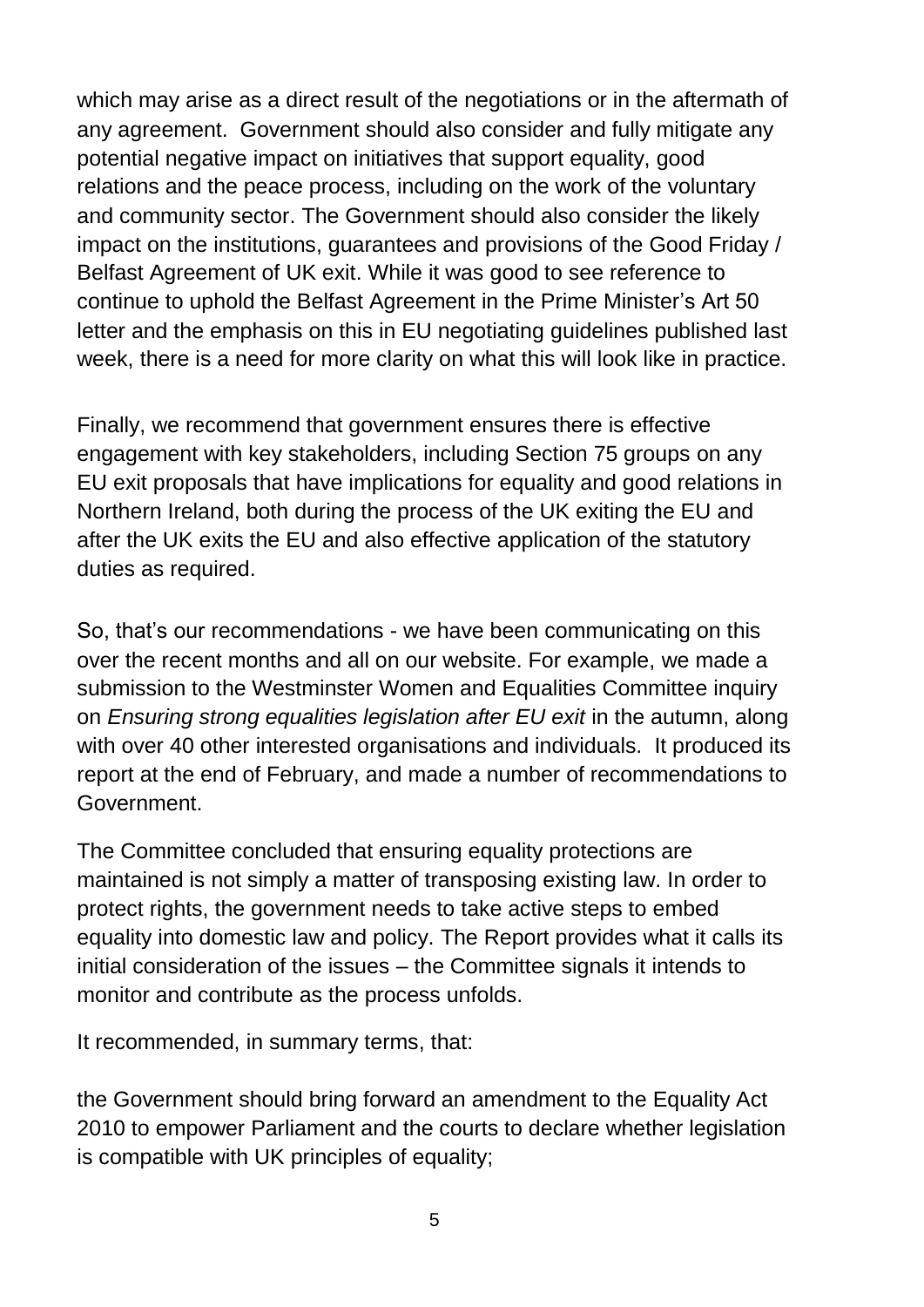it should include a clause in the Great Repeal Bill that explicitly commits to maintaining the current levels of equality protection when EU law is transposed into UK law – mirroring our recommendation that there should be no regression;

Government should develop a cross-government equality strategy in order to ensure engagement across government departments and provide a platform for linking with and drawing on the expertise of civil society organisations;

assess extent of research and other equality initiatives that currently received EU funds and replace and ring fence these funds to allow current equalities research to continue undisrupted – again, similar to our recommendation on support for the voluntary and community sector and range of initiatives to promote equality and social inclusion.

We have now seen last week's White paper on Legislating for the UK's withdrawal from the EU; it makes a number of references to workers' rights and equalities.

For example, it says that the Great Repeal Bill will convert EU law into domestic law, which means that the workers' rights that are enjoyed under EU law will continue to be available in UK law after the UK's exit. It says that where protections are provided by the EU treaties as a final 'backstop' – such as the right to rely on Article 157 of TFEU (equal pay) directly in court – they will also be preserved.

It also says that protections will further strengthened by the Great Repeal Bill's incorporation of CJEU case law which means that where workers' rights have been extended by CJEU judgments, those rights will continue to be protected in the UK once it has left the EU.

Furthermore, it expressly states that all the protections covered in the Equality Act 2006, the Equality Act 2010 and equivalent legislation in Northern Ireland will continue to apply once the UK has left the EU.

How this will work in practice subsequently remains unclear; there will be certainty for a period but no guarantee of how long any laws transposed into UK law will be kept after exit date. There are also issues regarding the devolved administrations that will need to be addressed. In areas that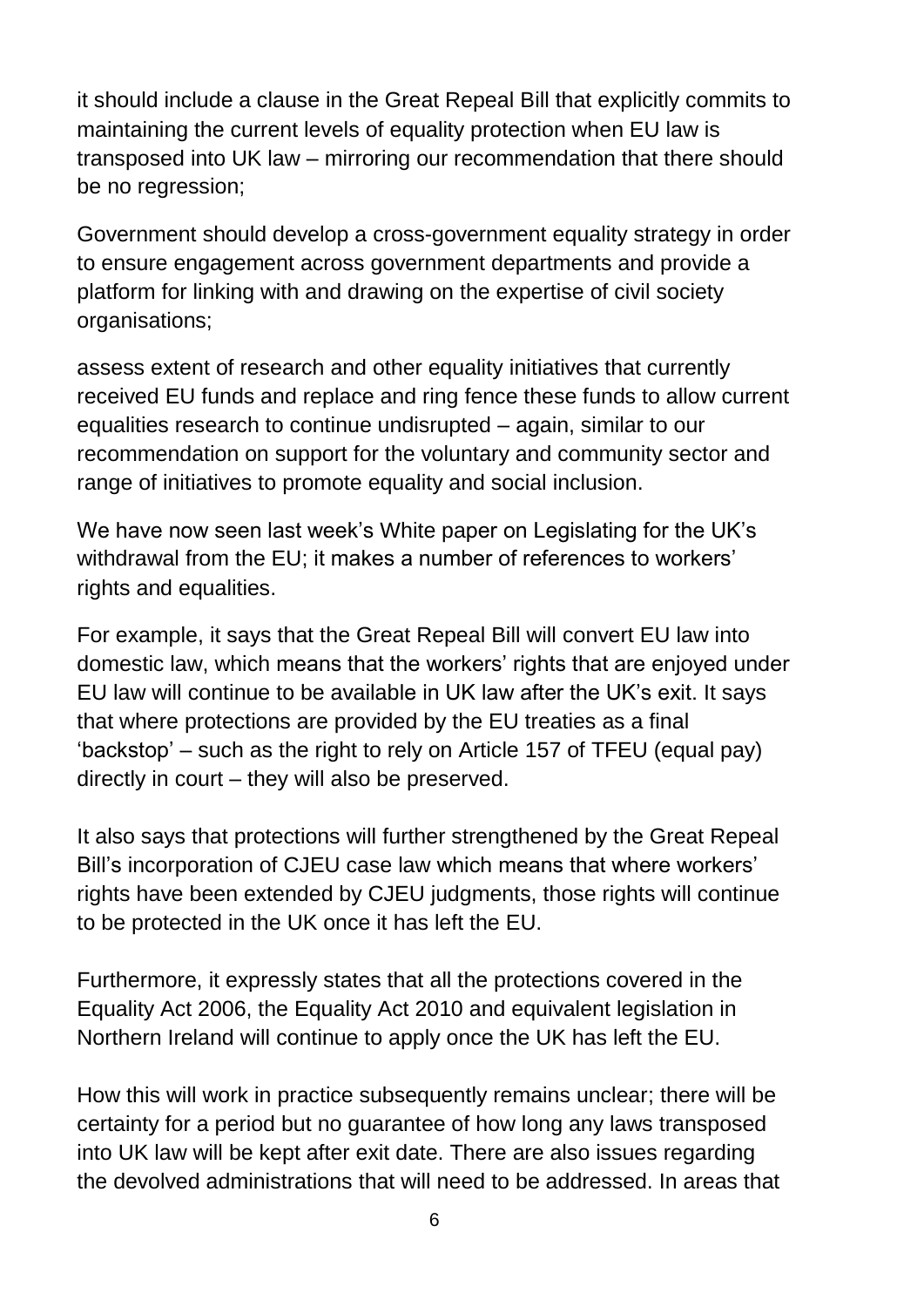are the responsibility of devolved administrations, such as equality law here, it is not entirely clear whether the relevant EU law will become part of Westminster law or added to the statute book here. The White Paper says that Government is committed to work closely with the devolved administrations but, again, there is little detail.

Concerns about parliamentary scrutiny of any proposed changes have also been raised – the White Paper indicates that not all changes can be done through the Great Repeal Bill so Government intends to create powers to correct the statute book where necessary without full Parliamentary scrutiny.

And of course, the negotiations with the EU will be taking place while the repeal bill is going through Parliament – this could shape what UK's post Brexit laws look like but the Bill will need to be completed by the day the UK leaves EU.

We will continue to promote our recommendations and engage on the issues, in Britain as well as NI. We are discussing the issues with our counterparts in Britain, the Equality and Human Rights Commission. Later this month, we will be both participating at a seminar in London on the impact of Brexit on equality rights (Oxford Human Rights Hub).

EHRC has recently published a five point plan, available on its website, which has clear resonance here with what we are saying, while having a different emphasis.

At local level, we shared our thinking/recommendations at a joint meeting with NIHRC in the autumn, participated in Ireland's Department of Foreign Affairs events in relation to Brexit, equality and human rights, it was on agenda of meeting with ICTU in February when we discussed respective positions and need to influence the exit negotiations. I note, too, that NICVA has also highlighted in its key messages that Brexit should not erode peace and stability nor erode equality rights and protections.

We've also sent a briefing setting out our recommendations to all recently elected MLAs and had initial discussions with NICS officials, with a view to meeting after Easter.